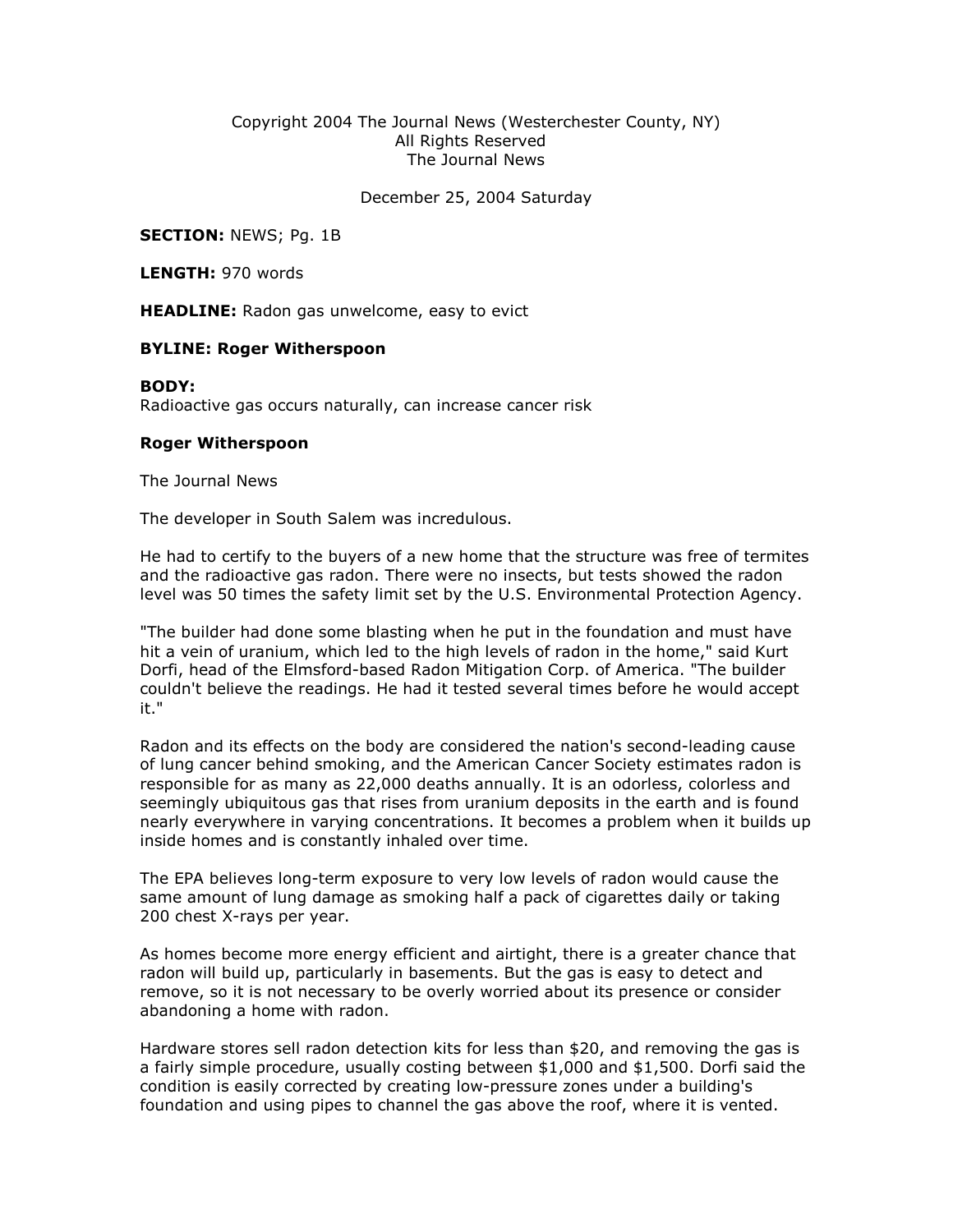The radon levels in the South Salem home were well above those in most houses tested in the Lower Hudson River Valley region. The state Department of Health believes the gas exists in many homes in Westchester, Rockland and Putnam counties, but at levels generally two or three times the EPA's safety limit. The department's projections are based on analysis of the soil in the Lower Hudson Valley and an examination of its underground geological formations.

It is common for people to learn of the presence of radon when they are buying or selling a home. Robert Simon, a 46-year-old physician, was planning to move from Manhattan to Larchmont last summer when he decided to have the house tested for radon. The test came back just above the EPA limit, he said.

"It was almost a deal breaker," said Simon, who is married with children. "We felt the owner should take care of the problem, but the real estate agents split the difference. It was a big issue that came up during the negotiations. Someone had to take care of that problem."

"We bought the house," he said, and the radon mitigation is to take place this month.

Though the existence of radon has long been known, it also had long been thought to be a carcinogenic danger only to uranium miners. Its ability to seep in and build up in homes was discovered accidentally in 1984 when Stanley Watras, an engineer at the Limerick nuclear power station in Pottstown, Pa., repeatedly set off radiation detectors as he entered the plant. An investigation by the Nuclear Regulatory Commission traced the contamination to Watras' home, where they found radon levels at 675 times what would later become the EPA's safety limit. Watras' house was built over a thick vein of uranium and the radon was seeping into the building through cracks in the foundation.

Nidal Azzam, an EPA health physicist, said radon-related cancer isn't triggered by the gas itself. "The radon decays away into other radioactive material (in the lungs)" Azzam said. "At the end of the decay process, you end up with lead, and lead is carcinogenic."

Radon is considered a contributing factor to all forms of lung cancer by increasing the odds of developing the disease. Jay Lubin, a cancer researcher at the National Cancer Institute in Maryland, said radon could double the potency of carcinogens such as tobacco, which increases a person's risk of cancer by a factor of 20.

"So the real effect is greater on smokers than nonsmokers because their background rate is higher to begin with," Lubin said.

The gas has been directly associated with one type of lung disease, small cell lung cancer, said Lyall Gorenstein, chief of thoracic surgery at Nyack Hospital. That is a type of cancer that tends to spread from one lung to another, rather than from the lungs to other parts of the body.

"We are seeing more and more of this form of cancer," said Gorenstein, "and it occurs more often in women and nonsmokers. It is increasing in frequency when other forms of lung cancer are staying about the same rate. It could be triggered by radon, which may be why it is increasing."